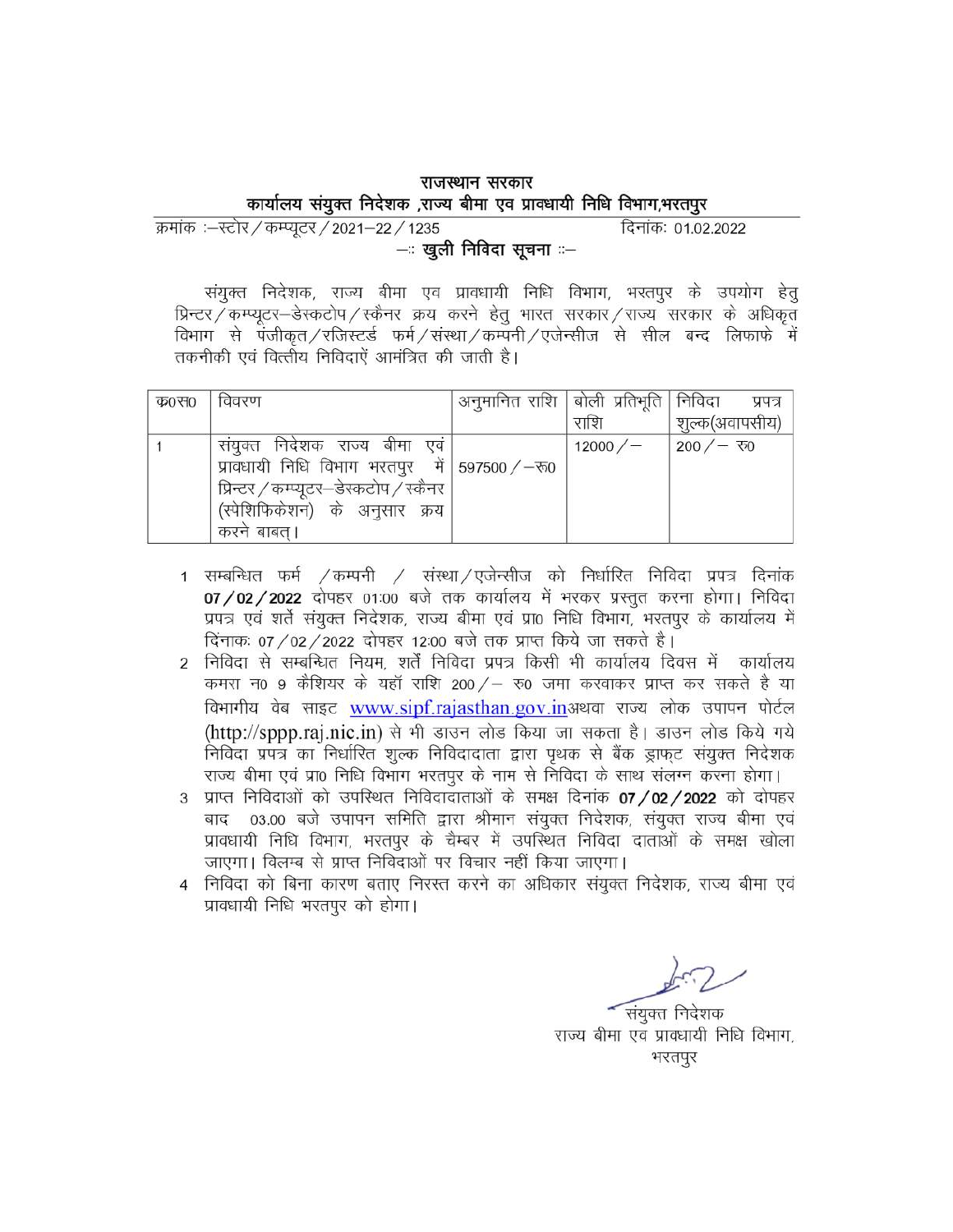#### राजस्थान सरकार कार्यालय संयुक्त निदेशक ,राज्य बीमा एव प्रावधायी निधि विभाग,भरतपुर

क्रमांक :-स्टोर / कम्प्यूटर / 2021-22 / 1235 दिनांक: 01.02.2022 - खुली निविदा सूचना :-

संयुक्त निदेशक, राज्य बीमा एव प्रावधायी निधि विभाग, भरतपुर के उपयोग हेतू प्रिन्टर / कम्प्यूटर-डेस्कटोप / स्कैनर क्रय करने हेतु भारत सरकार / राज्य सरकार के अधिकृत विभाग से पंजीकृत / रजिस्टर्ड फर्म / संस्था / कम्पनी / एजेन्सीज से सील बन्द लिफाफे में तकनीकी एवं वित्तीय निविदाएं आमंत्रित की जाती है।

| क0स0 | विवरण                                           | अनुमानित राशि  बोली प्रतिभूति   निविदा |           | प्रपत्र                    |
|------|-------------------------------------------------|----------------------------------------|-----------|----------------------------|
|      |                                                 |                                        | राशि      | शुल्क(अवापसीय)             |
|      | संयुक्त निदेशक राज्य बीमा एवं                   |                                        | 12000 $/$ | 200 $/$ – $\overline{v}$ 0 |
|      | प्रावधायी निधि विभाग भरतपुर में 597500/ $-$ रू0 |                                        |           |                            |
|      | प्रिन्टर / कम्प्यूटर–डेस्कटोप / स्कैनर          |                                        |           |                            |
|      | (स्पेशिफिकेशन) के अनुसार क्रय                   |                                        |           |                            |
|      | करने बाबत।                                      |                                        |           |                            |

- 1 सम्बन्धित फर्म /कम्पनी / संस्था/एजेन्सीज को निर्धारित निविदा प्रपत्र दिनांक 07/02/2022 दोपहर 01:00 बजे तक कार्यालय में भरकर प्रस्तूत करना होगा। निविदा प्रपत्र एवं शर्ते संयुक्त निदेशक, राज्य बीमा एवं प्रा0 निधि विभाग, भरतपुर के कार्यालय में दिनाक: 07 / 02 / 2022 दोपहर 12:00 बजे तक प्राप्त किये जा सकते है।
- 2 निविदा से सम्बन्धित नियम, शर्तें निविदा प्रपत्र किसी भी कार्यालय दिवस में कार्यालय कमरा न0 9 कैशियर के यहाँ राशि 200/ – रु0 जमा करवाकर प्राप्त कर सकते है या विभागीय वेब साइट www.sipf.rajasthan.gov.inअथवा राज्य लोक उपापन पोर्टल (http://sppp.raj.nic.in) से भी डाउन लोड किया जा सकता है। डाउन लोड किये गये निविदा प्रपत्र का निर्धारित शुल्क निविदादाता द्वारा पृथक से बैंक ड्राफट संयुक्त निदेशक राज्य बीमा एवं प्रा0 निधि विभाग भरतपुर के नाम से निविदा के साथ संलग्न करना होगा।
- प्राप्त निविदाओं को उपस्थित निविदादाताओं के समक्ष दिनांक 07 / 02 / 2022 को दोपहर  $\mathbf{R}$ बाद 03.00 बजे उपापन समिति द्वारा श्रीमान संयुक्त निदेशक, संयुक्त राज्य बीमा एवं प्रावधायी निधि विभाग, भरतपुर के चैम्बर में उपस्थित निविदा दाताओं के समक्ष खोला जाएगा। विलम्ब से प्राप्त निविदाओं पर विचार नहीं किया जाएगा।
- 4 निविदा को बिना कारण बताए निरस्त करने का अधिकार संयुक्त निदेशक, राज्य बीमा एवं प्रावधायी निधि भरतपुर को होगा।

संयुक्त निदेशक राज्य बीमा एव प्रावधायी निधि विभाग, भरतपुर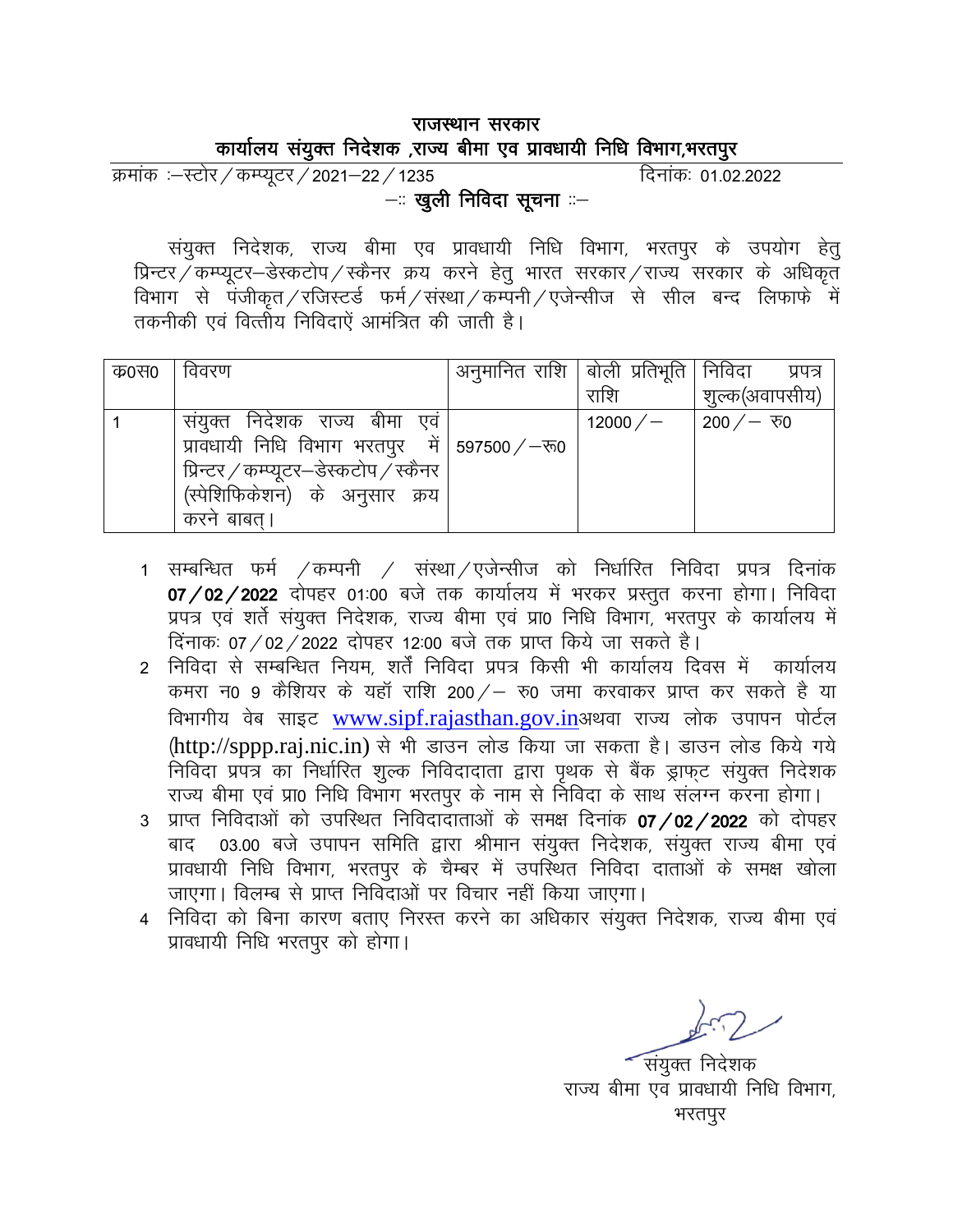## निविदा प्रपत्र

```
संयुक्त निदेशक, राज्य बीमा एवं प्रावधायी निधि विभाग, भरतपुर के कार्यालय में
प्रिन्टर / कम्प्यूटर–डेस्कटोप / स्कैनर
 क्रय करने हेतू निविदा प्रपत्र
निविदा प्रपत्र का मूल्य 200/-(रूपये दो सौ मात्र)
```

```
बिड प्रतिभूति 12000/-
```
नोट:—

(1) इस निविदा प्रपत्र के साथ 'ए' से 'जी' परिशिष्ट संलग्न है।

- 1 तकनीकी निविदा प्रपत्र परिशिष्ट 'ई'
- 2 वित्तीय निविदा प्रपत्र परिशिष्ट 'एफ'
- 3 निविदा की शर्तें परिशिष्ट 'जी'
- अन्य परिशिष्ट ए से डी ।  $\overline{4}$

(2) निविदाऐं दो पृथक–पृथक लिफाफों में अलग–अलग तकनीकी एवं वित्तीय प्रस्ताव के रूप में प्रस्तुत करनी है।

- 1 फर्म द्वारा राजस्थान दुकान एवं वाणिज्यिक संस्थान अधिनियम 1958 / इण्डियन पार्टनरशिप एक्ट 1932 के अर्न्तगत/इण्डियन कम्पनी एक्ट 1956 के अन्तर्गत रस्ट्रिंशन प्रमाण पत्र।
- 2 प्रतिभूति रूपये 12000 / का बैंकर्स चैक / डी.डी. प्रस्तुत करना है।
- 3 बिड निविदा शुल्क 200/– का बैंकर्स चैक/डी.डी./ रसीद संलग्न करनी होगी ।
- 4 फर्म का पैन कार्ड नम्बर के दस्तावेज।
- 5 जीएसटी पंजीयन का प्रमाण पत्र (नियमानुसार)।
- 6) किसी राजकीय संस्था / विभाग से ब्लेक लिस्टेड नहीं होंने का प्रमाण पत्र प्रस्तूत करें। प्रमाण पत्र सेल्फ अटेस्टेट किया जायेगा।

(3) जिन फर्मों / ठेकेदारों की तकनीकी निविदायें उपयुक्त पाई जायेगी उन्हीं फर्मों के वित्तीय ्<br>प्रस्तावों की निविदाएं खोली जायेगी, अन्य फर्मों को अयोग्य माना जायेगा। वित्तीय निविदा प्रपत्र अलग लिफाफे में रखा जायेगा। इस लिफाफे पर वित्तीय निविदा अंकित करते हुए लिफाफे को सीलबंद किया जायेगा।

(4) ''**तकनीकी निविदा**'' और ''**वित्तीय निविदा**'' के अलग अलग सीलबंद दोनों लिफाफों को एक तीसरे लिफाफे में रखकर उक्त बडे लिफाफे को भी सीलबंद करना होगा तथा उक्त बडे लिफाफे पर ''निविदा प्रिन्टर / डेस्कटॉप क्रय / स्कैनर'' अंकित कर निर्धारित तिथि व समय तक जमा करना होगा। निर्धारित दिनांक व समय के बाद प्राप्त निविदाओं पर विचार नहीं होगा। डाक से प्राप्त निविदाएें यदि निर्धारित दिनांक व समय पर नहीं पहुँचती है तो कार्यालय संयुक्त निदेशक राज्य बीमा एव प्रावधायी निधि विभाग, भरतपुर उत्तरदायी नही होगा।

को दोपहर बाद 01:00 बजे तक प्राप्त निविदाओं को दिनांक (5) दिनांक o7 /o2 /2022 07/02/2022 को दोपहर बाद 03.00 बजे निविदाओं के लिफाफो को खोला जावेगा। इस हेतु गठित समिति / सक्षम अधिकारी द्वारा तकनीकी निविदाओं का परीक्षण किया जावेगा। सक्षम पाये जाने पर उनकी वित्तीय निविदाऐं खोली जावेगी। प्रिन्टर / कम्प्यूटर-डेस्कटोप / स्कैनर क्रय की निविदा के फार्म, निविदा शर्तें सहित निविदा प्रकाशन तिथि से किसी भी कार्य दिवस को कार्यालय समय में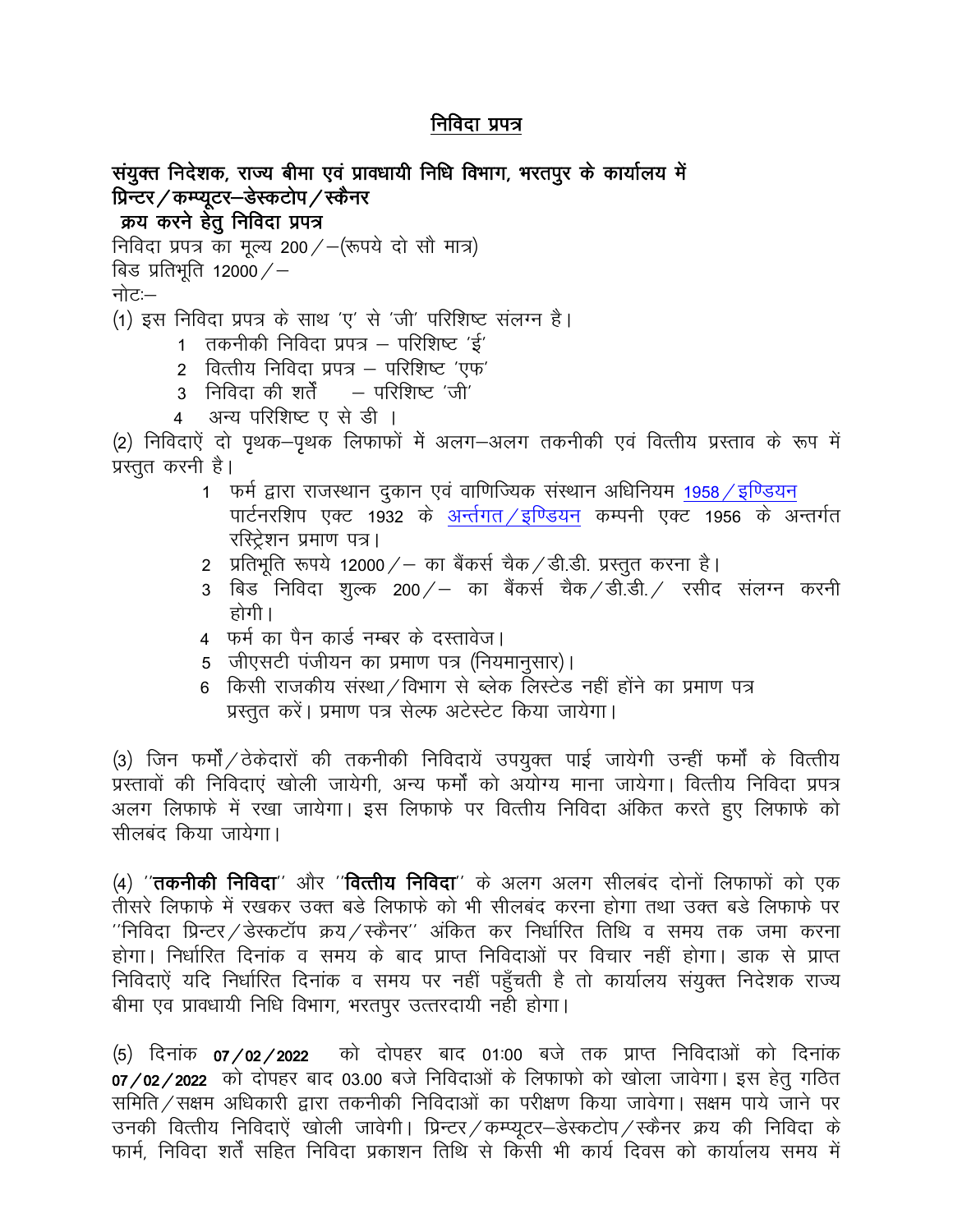कैशियर संयुक्त निदेशक, राज्य बीमा एव प्रावधायी निधि विभाग, भरतपुर कमरा नम्बर 9 में 200/ $-$ रूपये नकद भुगतान कर दिनांक 07/02/2022 दोपहर 12:00 बजे तक क्रय किये जा सकते है।

(6) तकनीकी परीक्षण के दौरान प्रिन्टर / कम्प्यूटर-डेस्कटोप / स्कैनर का डेमो-प्रस्तुतीकरण करने के लिए भी निविदाताओं को बुलाया जा सकता है और बुलाये जाने की स्थिति में उन्हें निर्धारित दिनांक व समय पर उपस्थित होकर ऐसा प्रस्तुतीकरण करना होगा, जिसके लिये किसी प्रकार के प्रस्तुतीकरण उपकरण आदि व्यवस्था कार्यालय संयुक्त निदेशक, राज्य बीमा एव प्रावधायी निधि विभाग, भरतपुर द्वारा नहीं कराई जावेगी, न ही किसी प्रकार के खर्चे का पुनर्भरण किया जायेगा। समस्त प्रस्तुर्तोकरण निविदादाता स्वयं के खर्चे पर करेगा।

संयुक्त निदेशक राज्य बीमा एव प्रावधायी निधि विभाग, भरतपुर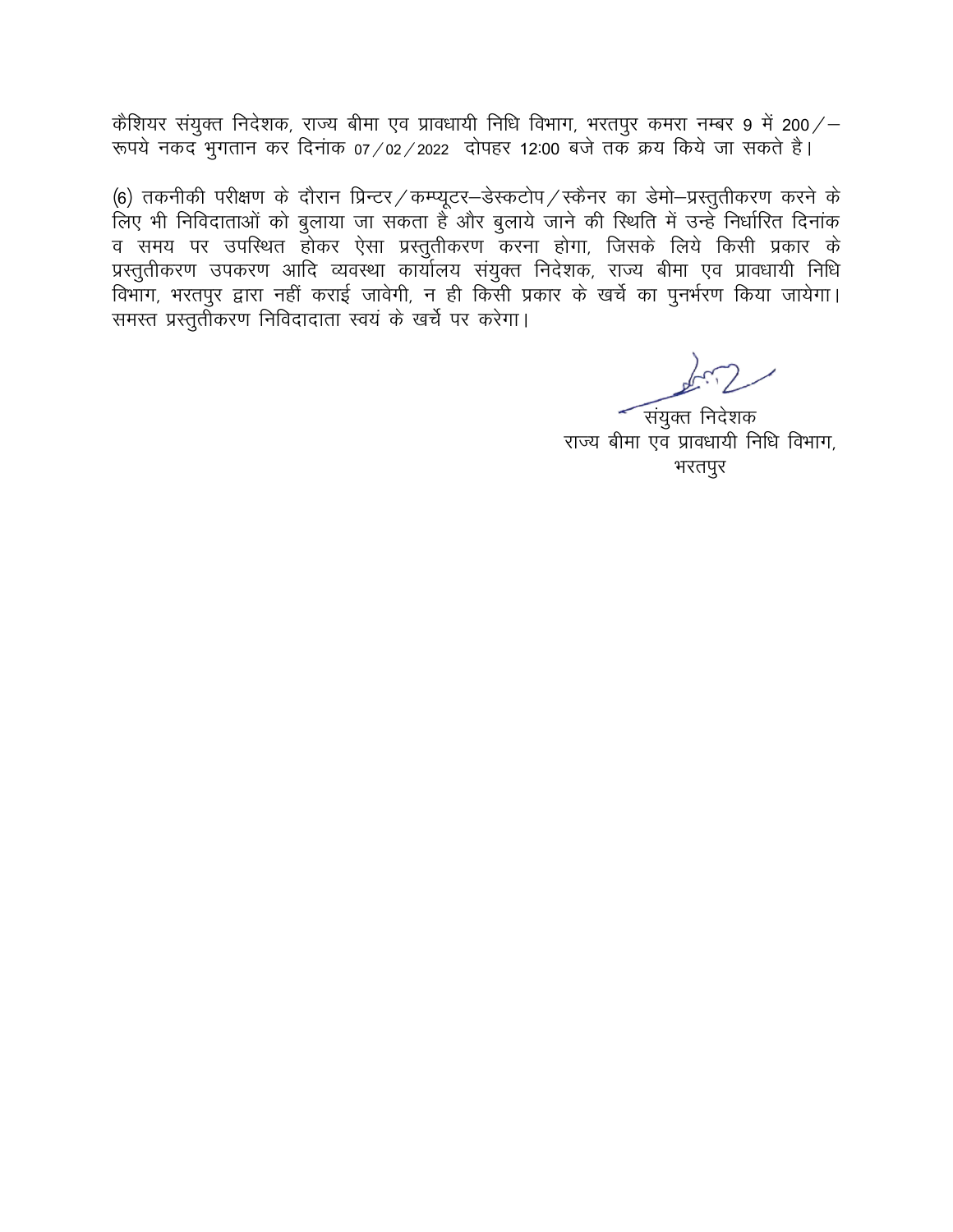एस आर 11

## नि<u>विदादाताओं द्वारा घोषणा</u>

यदि निविदा में दी गई जानकारी असत्य पायी जाए तो किसी भी अन्य कार्यवाई जो की जा सकती है, पर प्रतिकूल प्रभाव डाले बिना, मेरी / हमारी प्रतिभूति को पूर्ण रूप में समपहृत का लिया जाएगा तथा निविदा का, जिस सीमा तक उस स्वीकार किया गया है, रदद कर दिया जाऐ।

निविदादाता के हस्ताक्षर मय सील

निविदादाता का नाम पर्ण पता

टेलीफोन न0 (निवास) (कार्यालय)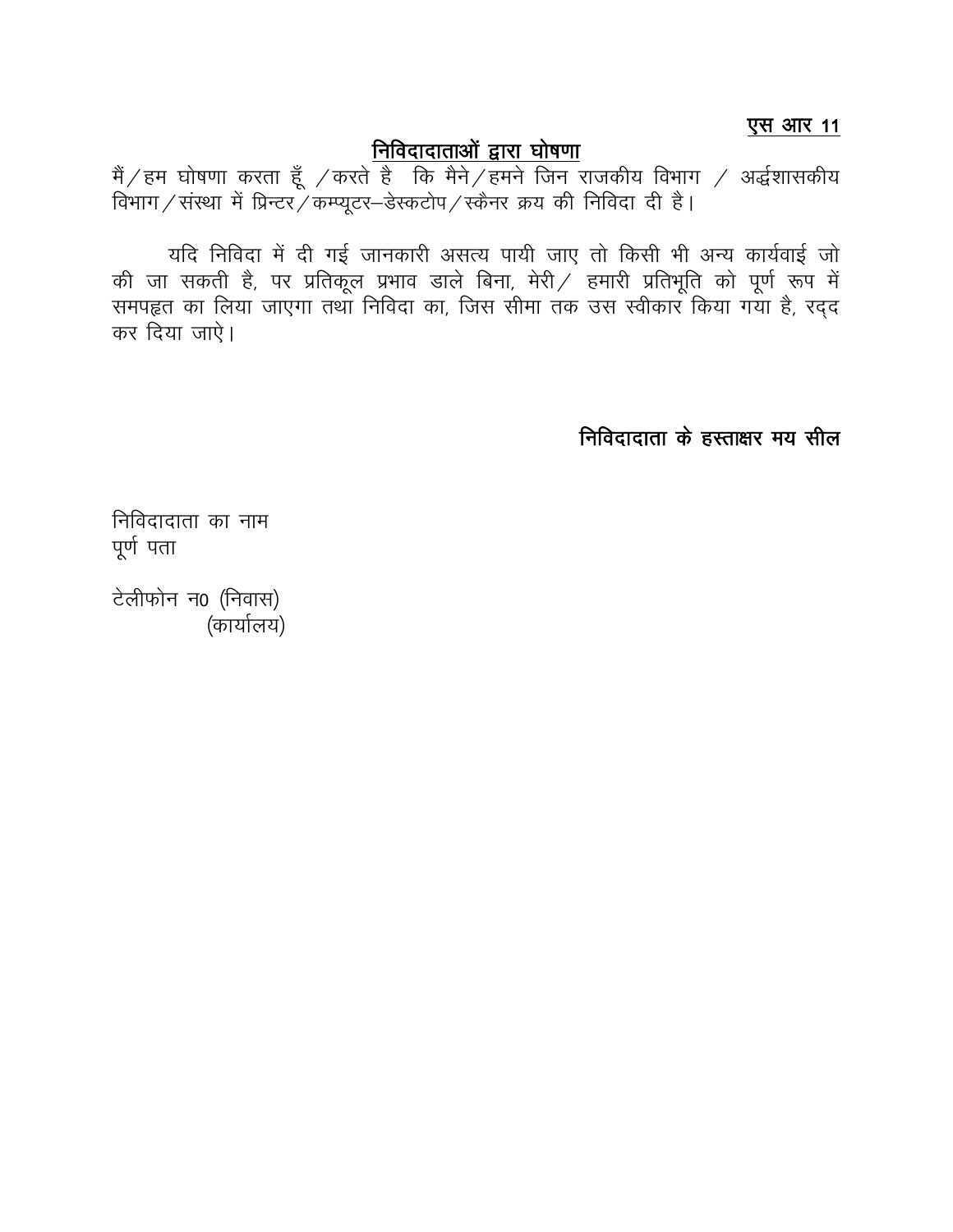## परिशिष्ट $-\xi$

#### राजस्थान सरकार कार्यालय संयुक्त निदेशक, राज्य बीमा एवं प्रावधायी निधि विभाग,भरतपुर

### <u>निविदा प्रपत्र (तकनीकी)</u>

संयुक्त निदेशक, राज्य बीमा एवं प्रावधायी निधि विभाग, भरतपुर कार्यालय के लिये प्रिन्टर ⁄ कम्प्यूटर—डेस्कटोप ⁄ स्कैनर क्रय हेतु निविदा प्रपत्र

| $\overline{1}$ | निविदादाता का नाम व पूर्ण पता:                                                                                                                        |
|----------------|-------------------------------------------------------------------------------------------------------------------------------------------------------|
| $\overline{2}$ | निविदा सूचना क्रमांक                                                                                                                                  |
| 3.             | जमा कराने का विवरण                                                                                                                                    |
| 4.             | निविदा प्रस्तुत करने की : 07.02.2022 दोपहर 01:00 बजे तक<br>अंतिम तिथि एवं समय                                                                         |
| 5.             | बिड प्रतिभूति (अमानत) राशि का विवरण :<br>(बैंकर चैक / डी.डी.)                                                                                         |
| 6.             | राजस्थान दुकान एवं वाणिज्यिक संस्थान अधिनियम 1958 <i>/</i> इण्डियन पार्टनरशिप<br>एक्ट 1932 के अर्न्तगत / इण्डियन कम्पनी एक्ट 1956 के अन्तर्गत फर्म का |
|                | रस्ट्रिंशन नम्बर ∕ :                                                                                                                                  |
| 7 <sup>1</sup> | जीएसटी पंजीयन कमांक<br><b>Contract Contract</b><br>(नियमानुसार)                                                                                       |
|                | 8. – फर्म का पैन कार्ड नम्बर                                                                                                                          |

मुझे इस निविदा की संलग्न समस्त शर्ते मंजूर है।

निविदादाता के हस्ताक्षर नाम व पूरा (मयसील)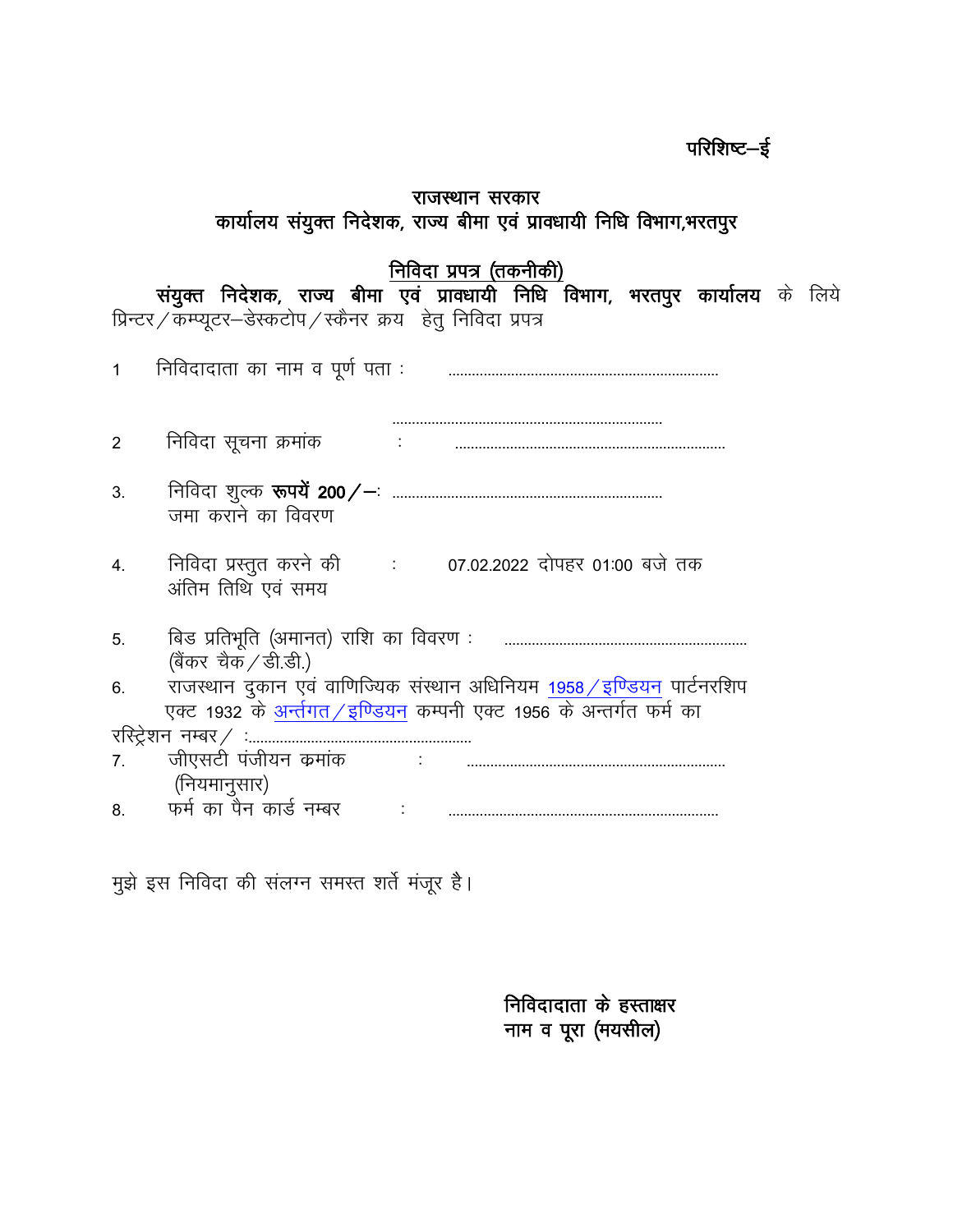# राजस्थान सरकार संयुक्त निदेशक,राज्य बीमा एवं प्रावधायी निधि विभाग, भरतपुर के कार्यालय में स्थित<br>प्रिन्टर / कम्प्यूटर—डेस्कटोप / स्कैनर क्रय की दरें देने का(वित्तीय निविदा प्रपत्र)

 $\frac{1}{2}$ ्रिन्टर / कम्प्यूटर—डेस्कटोप / स्कैनर क्रय की दरें भरकर निविदादाता हस्ताक्षर करें तथा इस प्रपत्र को अलग लिफाफे में डालकर सील बन्द करें एवं लिफाफे पर मोटे अक्षरों में "वित्तीय निविदा" अंकित करें । कार्य की दरें अंकों एवं शब्दों में अंकित करें।

| क0 |                                 |  | प्रिन्टर / कम्प्यूटर-डेस्कटोप / स्कैनर का विवरण / स्पेशिफिकेशन | कम्प्यूटर $\diagup$ | प्रति कम्प्यूटर $\angle$    |                     |
|----|---------------------------------|--|----------------------------------------------------------------|---------------------|-----------------------------|---------------------|
| स0 |                                 |  |                                                                |                     | प्रिन्टर                    | प्रिंटर / स्कैनर)की |
|    |                                 |  |                                                                |                     | की मात्रा                   | राशि रु0 में        |
|    |                                 |  |                                                                |                     | (समस्त $\sigma$ कर $\angle$ |                     |
|    |                                 |  |                                                                |                     |                             |                     |
|    |                                 |  |                                                                |                     |                             | जीएसटी सहित)        |
|    |                                 |  |                                                                |                     |                             | अंको ⁄ शब्दों में   |
| 1. | <b>Inkjet Printer(MFP)-</b>     |  |                                                                |                     |                             |                     |
|    | <b>Item</b>                     |  | <b>Minimum Technical Specification</b>                         |                     |                             |                     |
|    | Type of Machine                 |  | Ink Tank, Monochrome                                           |                     |                             |                     |
|    | <b>Printer Speed</b>            |  | 25 ppm                                                         |                     |                             |                     |
|    | Functions                       |  | Print                                                          |                     |                             |                     |
|    | Dute                            |  | 10000 pages                                                    |                     |                             |                     |
|    | Cycle(Monthly)                  |  |                                                                |                     |                             |                     |
|    | <b>Duplex Printing</b>          |  | Auto                                                           |                     |                             |                     |
|    | Port                            |  | On USB, Ethernet                                               |                     |                             |                     |
|    | Tray                            |  | Input Tray: Min. 100 Sheets                                    |                     |                             |                     |
|    |                                 |  | Output Tray: Min 100 Sheets                                    |                     | ३ (प्रिन्टर)                |                     |
|    | Certification                   |  | BIS, ISO for OEM                                               |                     |                             |                     |
|    | Memory                          |  | 64 MB or heigher                                               |                     |                             |                     |
|    | Processor                       |  | 500MHz or heigher                                              |                     |                             |                     |
|    | Operating                       |  | Windows and Linux                                              |                     |                             |                     |
|    | System                          |  |                                                                |                     |                             |                     |
|    | Warranty                        |  | 3 years comprehensive on site OEM                              |                     |                             |                     |
|    |                                 |  | warranty from date of Installation                             |                     |                             |                     |
|    |                                 |  |                                                                |                     |                             |                     |
| 2. | <b>Desktop Computer System-</b> |  |                                                                |                     |                             |                     |
|    | <b>Item</b>                     |  | <b>Minimum Technical Specification</b>                         |                     |                             |                     |
|    | Processo                        |  | Intel i5/ AMD Ryzen-5 (10th Generation/                        |                     |                             |                     |
|    | r                               |  | equivalent AMD) 6 Core, with minimum 3.0                       |                     |                             |                     |
|    |                                 |  | GHz or higher (Base Frequency), 12 MB                          |                     |                             |                     |
|    |                                 |  | Cache or higher                                                |                     |                             |                     |
|    | Chipset                         |  | Compatible Intel/ AMD Chipset                                  |                     |                             |                     |
|    | Motherbo                        |  | OEM Motherboard                                                |                     |                             |                     |
|    | ard                             |  |                                                                |                     |                             |                     |
|    | Operatin                        |  | Pre Installed Genuine Windows 10                               |                     |                             |                     |
|    | g System                        |  | Professional 64 bit preloaded with OEM                         |                     |                             |                     |
|    |                                 |  | recovery partition/Recovery DVD                                |                     |                             |                     |
|    | Graphics                        |  | <b>Integrated Graphics Card</b>                                |                     |                             |                     |
|    | Memory                          |  | 8GB DDR4 2666 MHz or higher with                               |                     | 10 (कम्प्यूटर)              |                     |
|    | (RAM)                           |  | minimum 2 DIMM slots Expandable up to 32                       |                     |                             |                     |
|    | Storage                         |  | 1 TB 7200 RPM SATA Drive and/or 512 GB                         |                     |                             |                     |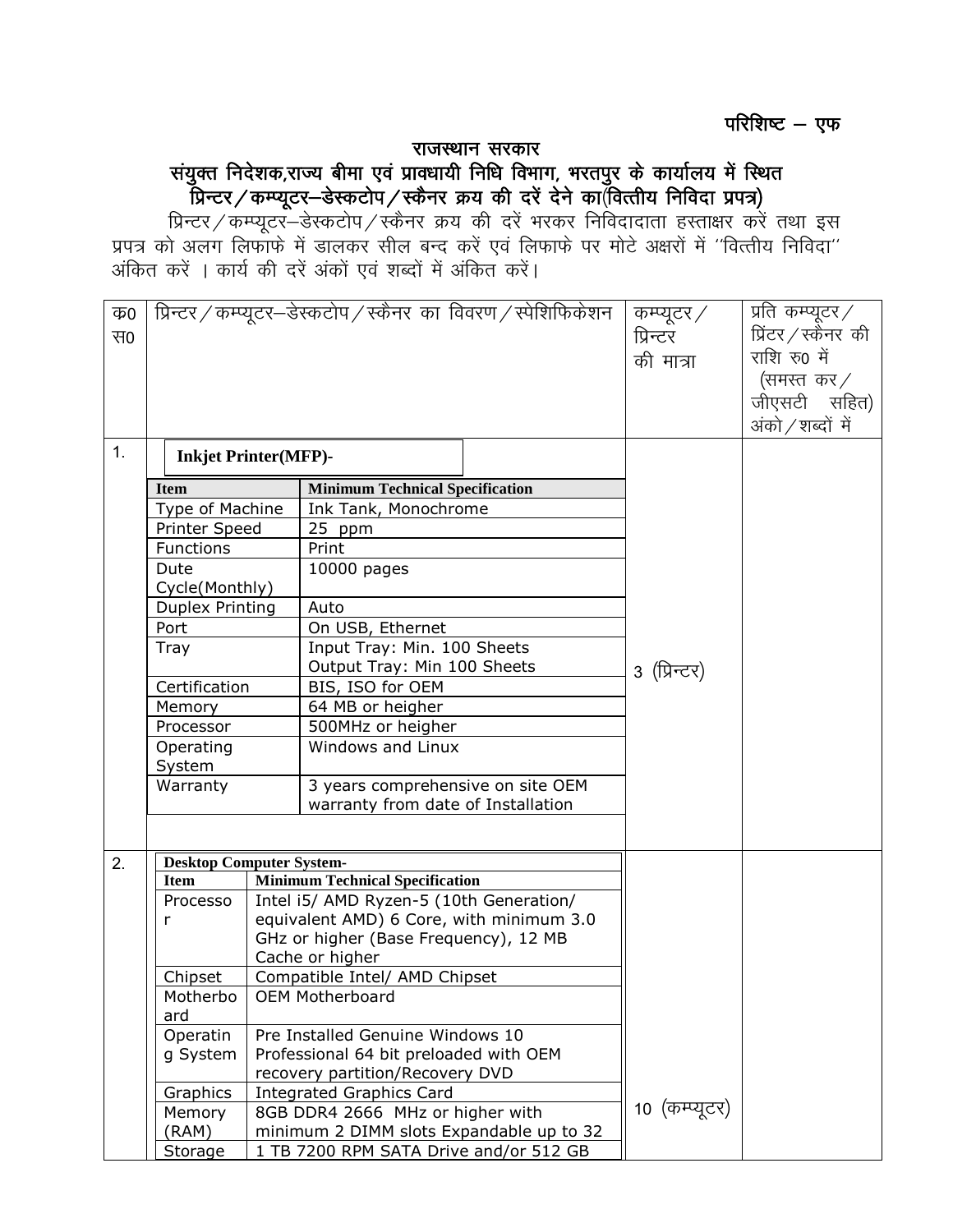|                |                             | <b>SSD</b> |                                               |              |  |
|----------------|-----------------------------|------------|-----------------------------------------------|--------------|--|
|                | Optical                     | DVD R/W    |                                               |              |  |
|                | Drive                       |            |                                               |              |  |
|                | Ports                       |            | Minimum 6 USB Ports out of which min 2        |              |  |
|                |                             |            | USB 3.0 or higher, 1-Display Port VGA,        |              |  |
|                |                             |            | HDMI, audio jack for headphone & mic          |              |  |
|                | Display                     |            | Minimum 21.5" inch or higher HD Plus          |              |  |
|                |                             |            | (Resolution 1920x1080) or higher Display,     |              |  |
|                |                             |            | <b>TCO Certified</b>                          |              |  |
|                | Antivirus                   |            | Preloaded (LatestVersion Internet Security of |              |  |
|                |                             |            | Trend Micro/Quick Heal/Symantec/ Sophos/      |              |  |
|                |                             |            | Kaspersky with 3 years subscription           |              |  |
|                | Certificati                 |            | ROHS Compliance, BEE/Energy Star certified    |              |  |
|                | on                          |            | FOR SUPPLIED OS                               |              |  |
|                | Keyboard                    |            | OEM USB keyboard & OEM USB Mouse With         |              |  |
|                | & Mouse<br>Network          | Mouse Pad  | Integrated 10/100/1000 GB Ethernet            |              |  |
|                | Interface                   |            |                                               |              |  |
|                | Office                      |            | Open office updated version (freeware)        |              |  |
|                | Accessori                   |            | All necessary cables (Power & data cables),   |              |  |
|                | es                          |            | 3Mtr CAT 6 PATCH CORD to be included          |              |  |
|                | Warranty                    |            | 3 years comprehensive on site OEM warranty    |              |  |
|                |                             |            | from date of installation                     |              |  |
|                |                             |            |                                               |              |  |
|                |                             |            |                                               |              |  |
| $\mathfrak{Z}$ | <b>SCANNER</b>              |            |                                               |              |  |
|                |                             |            |                                               |              |  |
|                | <b>Parameter</b>            |            | <b>Minimum Technical Specification</b>        |              |  |
|                | <b>ADF CAPACITY</b>         |            | 50 sheets                                     |              |  |
|                | SCANNING<br><b>SCANNING</b> |            | Simplex/Duplex                                |              |  |
|                | <b>RESOLUTIN</b>            |            | Upto 2400*2400 DPI                            |              |  |
|                | <b>SCAN SPEED</b>           |            | 20PPM or heigher                              |              |  |
|                | <b>INTERFACE</b>            |            | <b>USB 2.0</b>                                |              |  |
|                | <b>SENSOR</b>               |            | Contact Image                                 |              |  |
|                | <b>SCAN FORMAT</b>          |            | PDF, PDF/A                                    |              |  |
|                | <b>LIGHT SOURCE</b>         |            | <b>LED</b>                                    | $1$ (स्कैनर) |  |
|                | <b>OPERATING</b>            |            | Windows/ MAC                                  |              |  |
|                | <b>SYSTEM</b>               |            |                                               |              |  |
|                | <b>SUPPORT</b>              |            |                                               |              |  |
|                | <b>BUNDLED</b>              |            | Industry Standard interfaces for              |              |  |
|                | <b>SOFTWARE</b>             |            | connecting software e.g. Windows              |              |  |
|                |                             |            | ISIS/TWAIN and Mac TWAIN drivers              |              |  |
|                | <b>ACCESSORIES</b>          |            | USB CABLES, AC ADAPTOR, POWER                 |              |  |
|                |                             |            | CABLE, SETUP GUIDE DOCUMENTS,                 |              |  |
|                |                             |            | INSTALLATION SOFTWARE(Driver CD)              |              |  |
|                | Certification               |            | Energy Star, BIS and ISO for OEM              |              |  |
|                | Warranty                    |            | 3 years comprehensive on site OEM             |              |  |
|                |                             |            |                                               |              |  |
|                |                             |            | warranty from date of Installation            |              |  |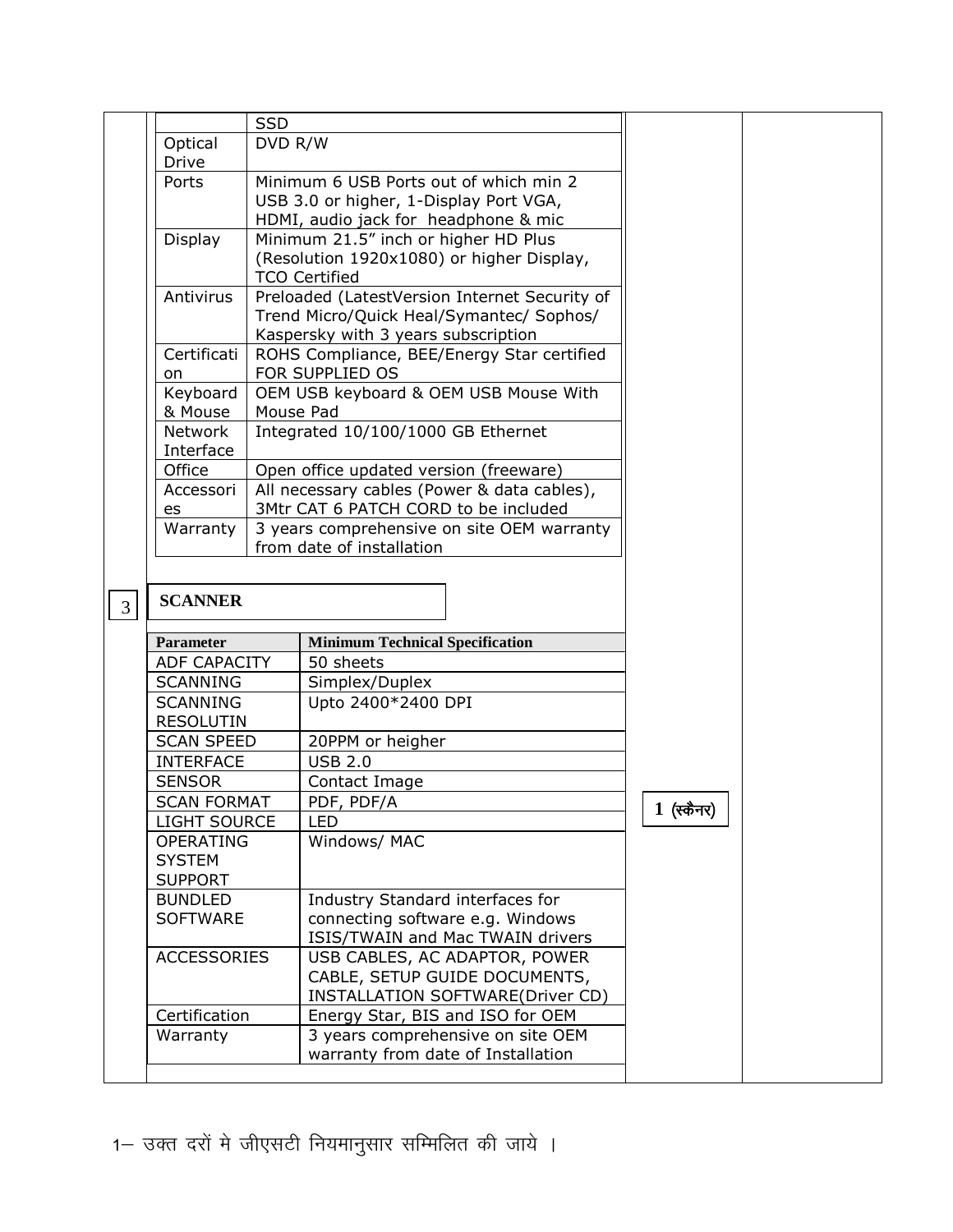2–बिड में दी गई प्रिन्टर/कम्प्यूटर–डेस्कटोप/स्कैनर की संख्या में कमी/बढ़ोतरी की जा सकती है। ...<br>3–प्रिन्टर / कम्प्यूटर–डेस्कटोप / स्कैनर का मेक अंकित करना होगा।

> निविदादाता के हस्ताक्षर नाम व पूरा पता (मयसील)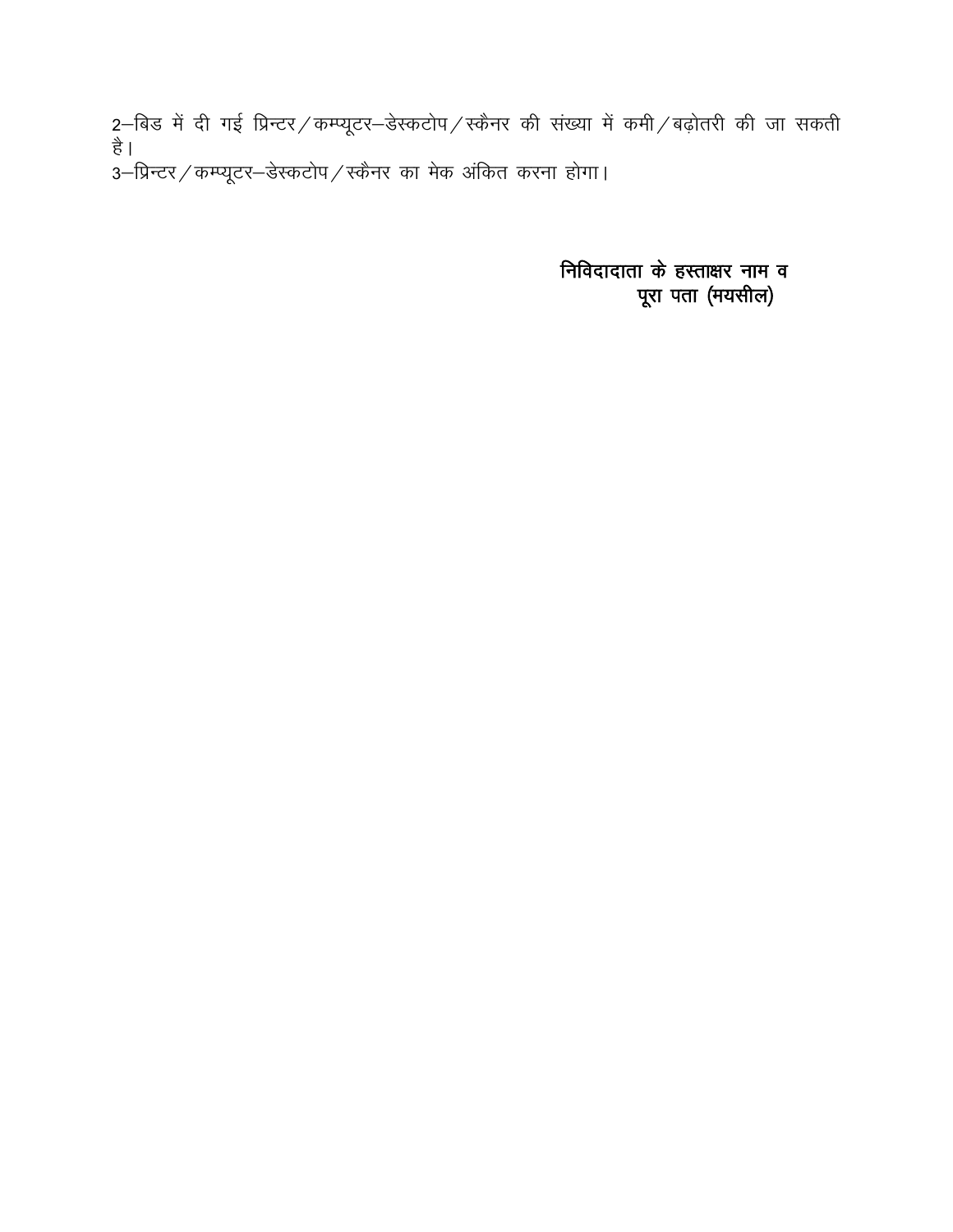#### **GOVERNMENT OF RAJASTHAN OFFICE OF THE JOINT DIRECTOR STATE INSURANCE &** PROVIDENT FUND DEPARTMENT, BHARATPUR [RAJ.] परिशिष्ट 'जी'

कार्यालय संयुक्त निदेशक, राज्य बीमा एव प्रावधायी निधि विभाग, भरतपुर प्रिन्टर / कम्प्यूटर-डेस्कटोप / स्कैनर क्रय हेतूनिविदा की शर्ते

निविदादाता को इन शर्तो को सावधानी पूर्वक पढ़ना चाहिये तथा अपनी निविदायें भेजते समय इनकी पूर्णरूपेण पालना करनी चाहिए।

(अ) पात्रता(Eligibility Criteria)जो अनिवार्य है, के अभाव में निविदा निरस्त मानी जावेगी। 1-राजस्थान दुकान एवं वाणिज्यिक संस्थान अधिनियम 1958 / इण्डियन पार्टनरशिप एक्ट 1932 के अर्न्तगत/इण्डियन कम्पनी एक्ट 1956 के अन्तर्गत फर्म का रस्ट्रिशन प्रमाण पत्र संलग्न करना होगा।

- 2–निविदादाता **को बिड प्रतिभूति रूपयें 12000/– का डिमाण्ड ड्राफ्ट/बैकर्स चैक** प्रस्तुत करना होगा, जो **संयुक्त निदेशक,राज्य बीमा एवं प्रावधायी निधि विभाग,भरतपुर** के नाम होना चाहिये। बिड प्रतिभूति के अभाव में निविदा पर कोई विचार नहीं किया जावेगा।
- 3–निविदायें दो अलग–अलग लिफाफों में प्रस्तुत की जावेगी। प्रथम लिफाफा "प्रि–क्वालीफिकेशन बिड/तकनीकी बिड" का होगा तथा दूसरा "वित्तीय बिड" के लिये होगा। संयुक्त निदेशक, राज्य बीमा एवं प्रावधायी निधि विभाग, भरतपुर कार्यालय में प्रिन्टर / कम्प्यूटर-डेस्कटोप / स्कैनर क्रय के लिये

पृथक-पृथक बन्दलिफाफों में प्रिन्टर / कम्प्यूटर-डेस्कटोप / स्कैनर क्रय की तकनीकी निविदा एवं वित्तिय

निविदाप्रस्तुत करनी होगी। ऐसा नहीं करने की स्थिति में निविदा पर विचार नहीं किया जावेगा। 4– प्रथम लिफाफे (प्री क्वालीफिकेशन बिड/तकनीकी बिड) में निम्न प्रपत्र रखें जावेंगे:–

- (क) राजस्थान दुकान एवं वाणिज्यिक संस्थान अधिनियम 1958 ⁄ इण्डियन पार्टनरशिप एक्ट 1932 के अर्न्तगत/इण्डियन कम्पनी एक्ट 1956 के अन्तर्गत फर्म का रस्ट्रिशन प्रमाण पत्र संलग्न करना होगा।
- (ख) प्रतिभूति रूपये 12000 ⁄ का बैंकर्स चैक ⁄ डी.डी. प्रस्तूत करना है।
- (ग) बिड निविदा शूल्क 200/— का बैंकर्स चैक/डी.डी./ रसीद संलग्न करनी होगी।
- (घ) फर्म का पैन कार्ड नम्बर के दस्तावेज।
- (ड.) जीएसटी पंजीयन का प्रमाण पत्र (नियमानुसार)।
- (च) किसी राजकीय संस्था/विभाग से ब्लेक लिस्टेड नहीं होंने का प्रमाण पत्र प्रस्तुत करें। प्रमाण पत्र सेल्फ अटेस्टेट किया जायेगा।
- 5– दूसरे लिफाफे में केवल वित्त बिड **संयुक्त निदेशक, राज्य बीमा एवं प्रावधायी निधि** विभाग,भरतपुर कार्यालय हेतु प्रिन्टर / कम्प्यूटर–डेस्कटोप / स्कैनर क्रय की वित्तीय बिड़ होगी जिसमें निविदादाता को अपनी दरें अंकों में एवं शब्दों में अंकित करनी होगी।
- 6— दोनों लिफाफे, तकनीकी बिड का सीलबंद लिफाफा तथा वित्तीय बिड का सीलबंद लिफाफा संयुक्त निदेशक, राज्य बीमा एवं प्रावधायी निधि विभाग, भरतपुर के नाम होना चाहिए, साथ ही फर्म का नाम दूरभाष / मोबाइल नम्बर भी अंकित होना आवश्यक है।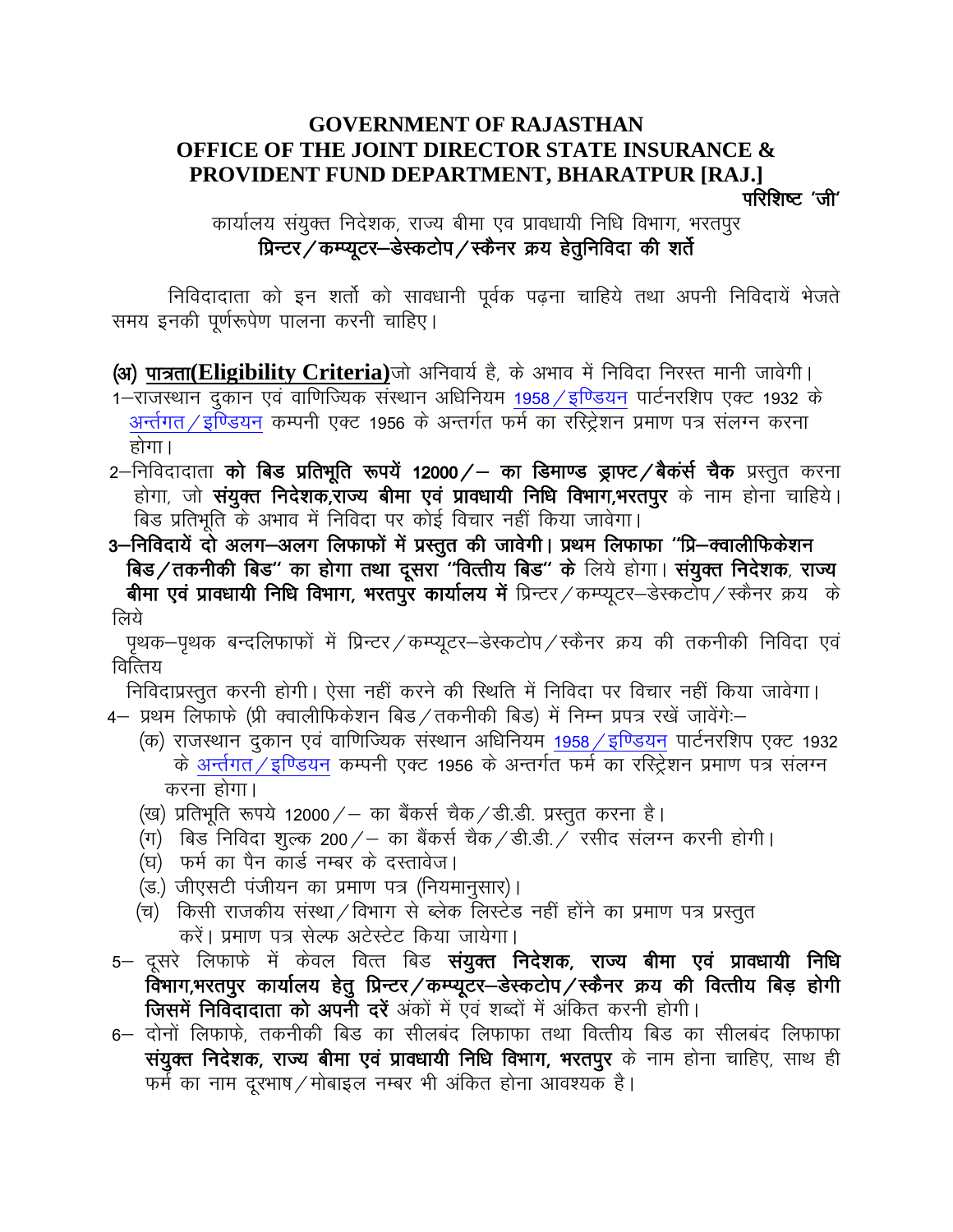## (ब) सामान्य शर्ते :--

1-स्वीकृत दरों के अलावा अन्य कोई व्यय देय नहीं होगा।

- 2–फर्म को राजस्थान लोक उपापन में पारदर्शिता अधिनियम 2012 एवं राज.लोक उपापन नियम 2013 की सभी शर्तों एवं नियमों की पालना करनी होगी फर्म  $\mathbf{L}$ द्वारा उक्त प्रिन्टर / कम्प्यूटर-डेस्कटोप / स्कैनर समय पर आपूर्ती नहीं करने पर 500 / - रू. प्रतिदिन के हिसाब से फर्म द्वारा दिये बिल सें या जमा प्रतिभूति राशि में से क्षतिपूर्ति राशि काटी जायेगी।
- 3–समस्त दरें स्याही से भरी होनी चाहिये। पेंसिल या अन्य वस्तुओं से भरी गयी निविदा पर विचार नहीं किया जायेगा। निविदा बन्द एवं शील्ड लिफाफे में ही भेजी जानी चाहिये।
- 4–निविदा में दी गयी दर किसी भी परिस्थिति में बदली नहीं जायेगी। दरों का इन्द्राज अंकों के साथ–साथ शब्दों में भी किया जाना आवश्यक है।
- 5-विभाग किसी भी निविदा को स्वीकृत करने का अधिकार अपने पास सूरक्षित रखती है। यह आवश्यक नहीं है कि वह निम्न दर वाली निविदा को ही स्वीकार करें। वह किसी भी निविदा को उसके कारणों को बताये बिना रदद कर सकती है।
- 6–निविदादाता को संलग्न सभी प्रमाण–पत्र स्वप्रमाणित से प्रमाणित कर प्रस्तुत करने होगे।
- 7–सर्वप्रथम तकनीकी बिड का लिफाफा खोला जावेगा, जिसकी उपापन **समिति** जॉच करेगी। जॉच के उपरान्त जो निविदादाता तकनीकी बिड में योग्य पाये जावेगे. उनकी ही वित्तीय बिड खोली जावेगी ।
- 8–सफल निविदादाता को कार्य आदेश के जारी करने के दो दिवस में संविदा के **5 प्रतिशत की कार्य** संपादन प्रतिभूति जमा करानी होगी तथा नियमानुसार नॉन ज्यूडिशियल स्टाम्प पेपर पर अनुबन्ध करना होगा। ऐसा नहीं करने पर उनकी दरें निरस्त कर दी जावेगी तथा बिड प्रतिभूति (अमानत राशि) जब्त कर दी जावेगी।
- 9–अनुबंधित फर्म प्रिन्टर ⁄ कम्प्यूटर–डेस्कटोप ⁄ स्कैनर क्रय का ठेका अन्य किसी दूसरी फर्म को सबलेट नहीं करेगा अगर अनुबंधित फर्म द्वारा सबलेट किया गया तो ठेका निरस्त कर राशि जब्त कर ली जायेगी।
- 10–प्रिन्टर / कम्प्यूटर–डेस्कटोप / स्कैनर के स्टांलेशन सिस्टम संयुक्त निदेशक राज्य बीमा एव प्रावधायी निधि विभाग, भरतपुर तथा प्रभारी अधिकारी की देखरेख में निर्देशानुसार कार्य करना होगा।
- 11–उक्त कार्यों हेतू निविदादाताओं द्वारा निर्धारित प्रारूप में दरें दिनांक **07/02/2022** दोपहर बाद 1 बजे तक बन्द लिफाफे में प्रस्तुत करनी होगी।
- 12–सफल निविदादाता द्वारा प्रिन्टर / कम्प्यूटर–डेस्कटोप / स्कैनर की आपूर्ती / अनुबंध करने के पश्चात ही भुगतान किया जायेगा।
- 13-प्रिन्टर / कम्प्यूटर-डेस्कटोप / स्कैनर क्रय अवधि में चालू रहने पर ही भुगतान की कार्यवाही की जाएगी।
- 14-फर्म द्वारा प्रिन्टर / कम्प्यूटर-डेस्कटोप / स्कैनर की दी गई दरों में वस्तू एवं सेवा कर (जीएसटी) की राशि सम्मिलित करते हुए दरें प्रस्तुत करनी होगी। कर ना जमा कराने की स्थिति में पूरी जिम्मेदारी संवदेक की होगी।
- 15–यदि संवेदक एवं कार्य पर लगाये गये इंजीनियरों के मध्य कोई विवाद उत्पन्न होता है तो उसकी प्रबन्धकीय जिम्मेदारी संवेदक की होगी।
- 16–कार्य सम्पादन अवधि के दौरान कार्य के संबंध / संदर्भ में किसी भी प्रकार की क्षतिपूर्ति या मुआवजा देने / ई0एस0आई0 करवाने / सामुहिक दुर्घटना बीमा कराने इत्यादि की जिम्मेदारी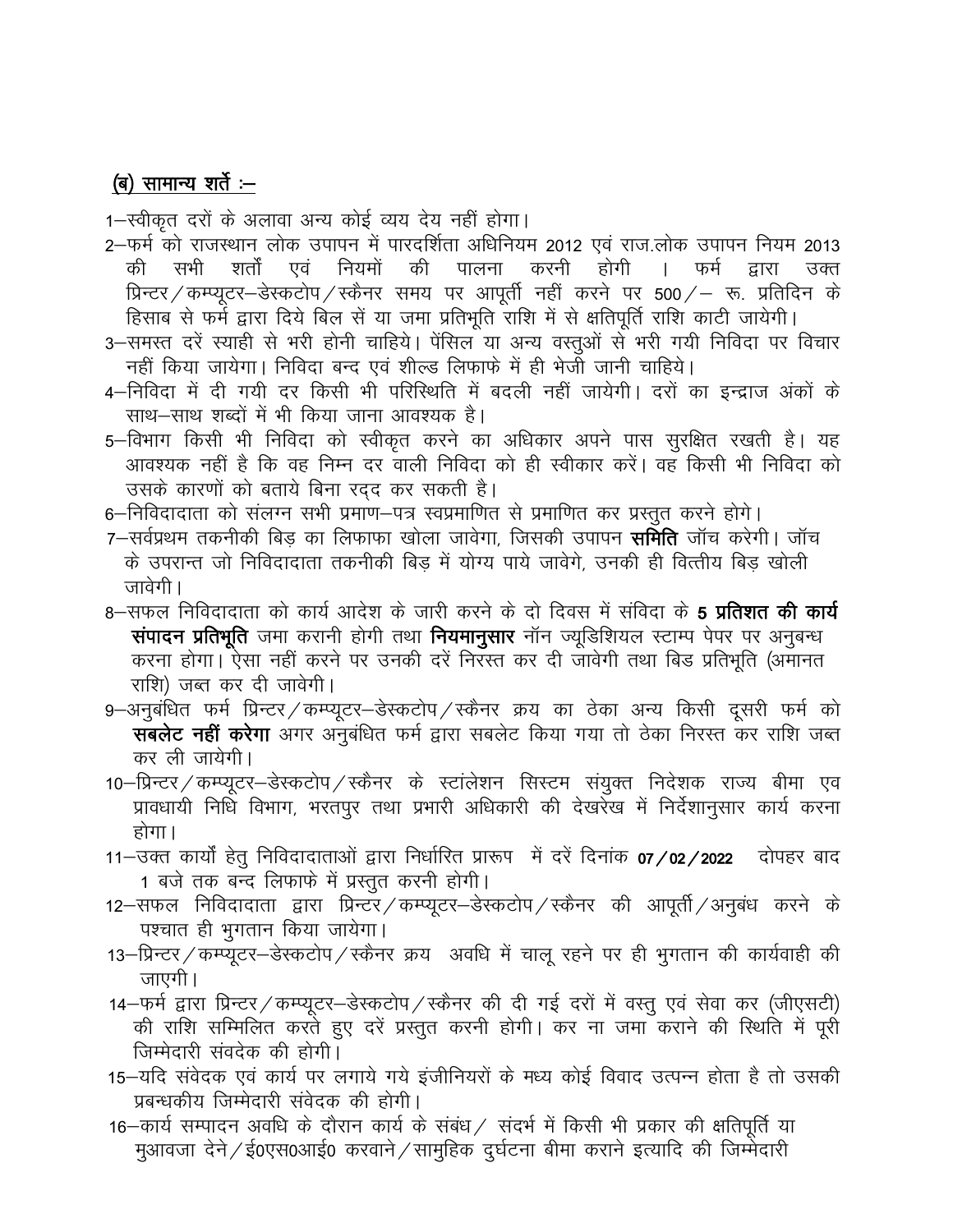एवं दायित्व संवेदक का होगा, इसके लिये उपापन संस्था की कोई जिम्मेदारी नहीं होगी। 17-यदि अनुबंधित फर्म के किसी कृत्य या अकृत्य से व्यथित होकर इंजीनियर न्यायालय में अनुतोष पाने हेतू कार्यवाही करता है तो उस पर आने वाले समस्त दायित्वों को अनुबंधित फर्म को ही वहन करना होगा। इस सम्बन्ध में इस **कार्यालय भरतपुर** की कोई जिम्मेदारी नहीं होगी।

- 18-प्रिन्टर / कम्प्यूटर-डेस्कटोप / स्कैनर स्टालमेंट के समय लगाये जाने वाले इंजीनियरों के आचरण एवं उसके द्वारा किये गये कार्य के लिये पूर्णरूप से अनुबंधित फर्म जिम्मेदार होगा।
- 19–किसी प्रकार का विवाद उत्पन्न होने पर **संयुक्त निदेशक, राज्य बीमा एवं प्रावधायी निधि** विभाग,भरतपुर द्वारा लिया गया निर्णय अन्तिम होगा, जिसे अनुबंधित फर्म को मानना होगा।
- 20-सभी विवादों का न्यायक्षेत्र भरतपुर होगा।
- 21-प्रिन्टर / कम्प्यूटर-डेस्कटोप / स्कैनर आपूर्ती की वारंटी अवधि में प्राप्त शिकायत का इन्द्राज कर फर्म से

कार्य करायेंगे तथा इसकी मोनेटरिंग इस कार्यालय द्वारा की जायेगी।

- 22-विभाग से प्रिन्टर / कम्प्यूटर-डेस्कटोप / स्कैनर वारंटी अवधि में ठीक करने हेतु बाहर ले जाने पर स्टोर से गेटपास लेना होगा।
- 23–अनुबंधित फर्म द्वारा किसी भी शर्त का उल्लंघन किया जाता है या प्रशासन के निर्देशों की पालना नहीं की जाती है तो अनुबन्ध को भंग करना माना जावेगा तथा ऐसी स्थिति में **संविदा** समाप्त कर प्रतिभूति राशि जब्त करने का पूर्ण अधिकार **संयुक्त निदेशक,राज्य बीमा एवं** प्राक्धायी निधि विभाग,भरतपुर का होगा।
- 24-संयुक्त निदेशक,राज्य बीमा एवं प्रावधायी निधि विभाग, भरतपुर को बिना पूर्व सूचना के, बिना कोई कारण बताये संविदा/ठेका समाप्त करने का पूर्ण अधिकार होगा।
- 25-प्रिन्टर / कम्प्यूटर-डेस्कटोप / स्कैनर वारंटी अवधि में तत्काल ठीक करना होगा।
- 26-अनुबंधित फर्मे द्वारा समस्त प्रिन्टर / कम्प्यूटर-डेस्कटोप / स्कैनर आदेश में उल्लेखित तिथि तक आपूती

करना होगा। समयावधि समाप्त होने के पश्चात फर्म द्वारा आपूर्ती करने पर भुगतान में विलम्ब होने एवं भुगतान नहीं होने के लिये विभाग जिम्मेदार नहीं होगा।

संयुक्त निदेशक राज्य बीमा एव प्रावधायी निधि विभाग, भरतपुर

मैनें/हमने उपरोक्त सभी शर्तो का ध्यानपूर्वक अध्ययन कर लिया है तथा मैं/हम सभी शर्तो को मानने के लिये अपनी सहमति प्रदान करता हूँ/करते है।

| निविदादाता के हस्ताक्षर(मयसील <mark>)</mark> |
|----------------------------------------------|
|                                              |
|                                              |
|                                              |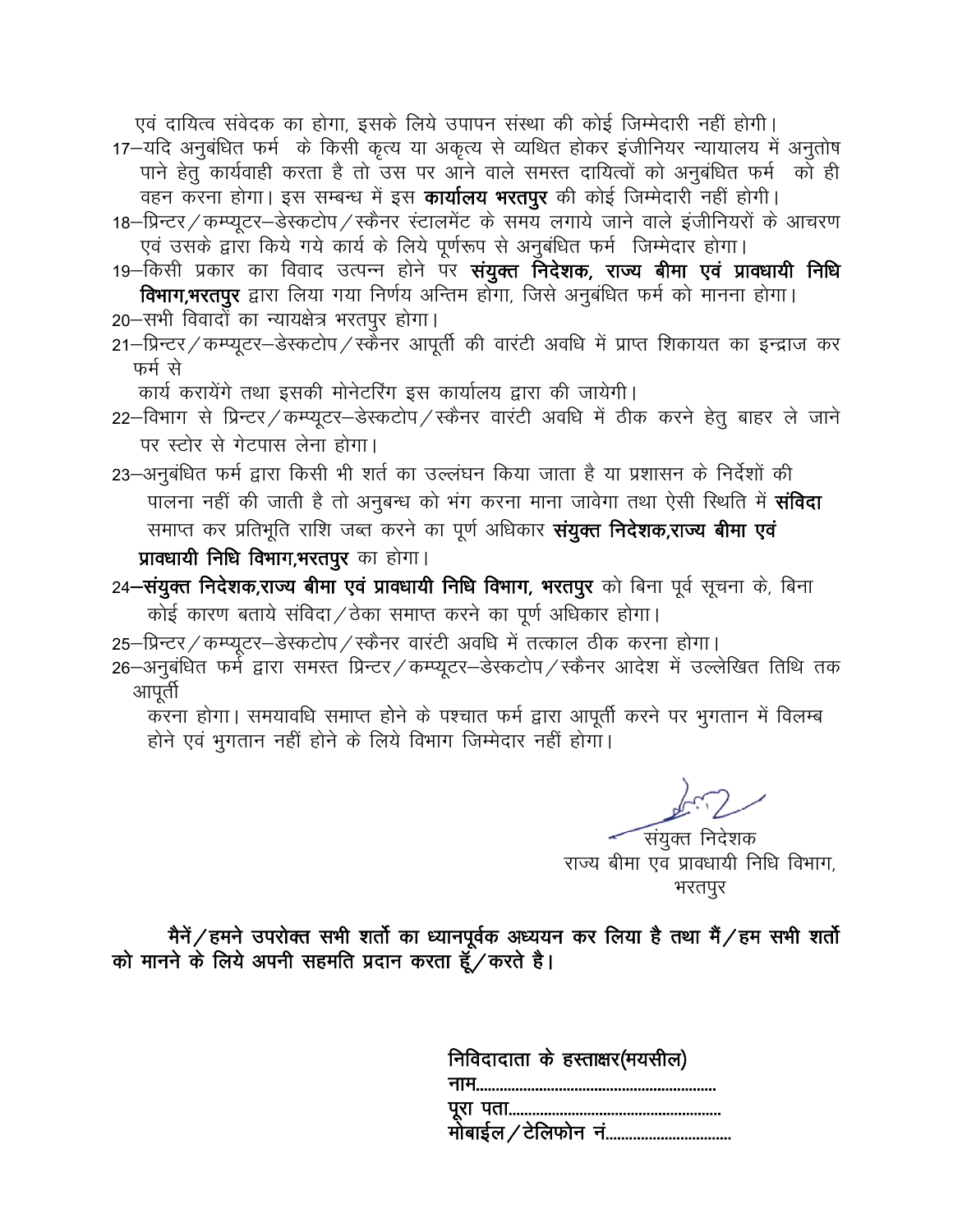#### **Annexure A: Compliance with the Code of Integrity and No Conflict of Interest**

Any person participating in a procurement process shall – (a) not offer any bribe, reward or gift or any material benefit either directly or indirectly in exchange for an unfair advantage in procurement process or to otherwise influence the procurement process;

- (b) not misrepresent or omit that misleads or attempts to mislead so as to obtain a financial or other benefit or avoid an obligation;
- (c) not indulge in any collusion, Bid rigging or anti-competitive behavior to impair the transparency, fairness and progress of the procurement process;
- (d) not misuse any information shared between the procuring Entity and the Bidders with an intent to gain unfair advantage in the procurement process;
- (e) not indulge in any coercion including impairing or harming or threatening to do the same, directly or indirectly, to any party or to its property to influence the procurement process;
- (f) not obstruct any investigation or audit of a procurement process;
- (g) disclose conflict of interest, if any; and
- (h) disclose any previous transgressions with any Entity in India or any other country during the last three years or any debarment by any other procuring entity

#### **Conflict of Interest :-**

The Bidder participating in a bidding process must not have a Conflict of Interest. A Conflict of Interest is considered to be a situation in which a party has interests that could improperly influence that party's performance of official duties or responsibilities, contractual obligations, or compliance with applicable laws and regulations.

- i. A Bidder may be considered to be a Conflict of Interest with one of more parties in a bidding process if, including but not limited to :
- a. have controlling partners/shareholders in common; or
- b. receive or have received any direct indirect subsidy from any of them; or
- c. have the same legal representative for purposes of the Bid; or
- d. have a relationship with each other, directly or through common third parties, that puts them in a position to have access to information about or influence on the Bid of another Bidder, or influence the decisions of the Procuring Entity regarding the bidding process; or
- e. the Bidder participates in more than one Bid in a bidding process. Participation by a Bidder in more than one Bid will result in the disqualification of all Bids in which the Bidder is involved. However, this does not limit the inclusion of the same subcontractor, not otherwise participating as a Bidder, in more than one Bid; or
- f. the Bidder or any of its affiliates participated as a consultant in the preparation of the design or technical specifications of the Goods. Works or Services that are the subject of the Bid; or
- g Bidder or any of its affiliates has been hired (or is proposed to be hired) by the Procuring Entity as engineer-in-charge/consultant for the contract.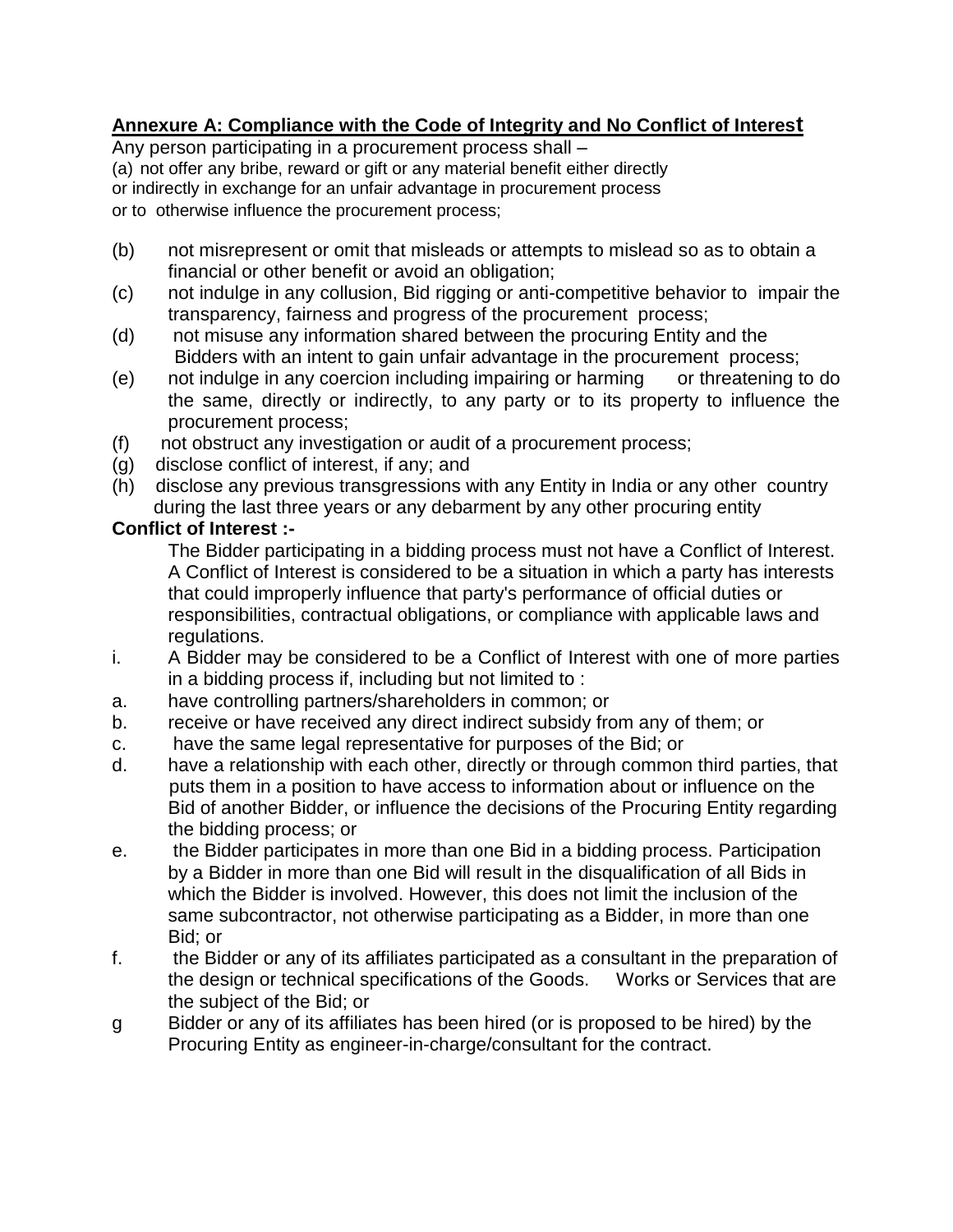#### **Annexure B: Declaration by the Bidder regarding Qualifications**

#### **Declaration by the Bidder**

In relation to my/our Bid submitted to ....................................................... for

procurement of ........................................in response to their Notice Inviting Bids No. ................................... Dated ........................ I/we hereby declare under Section 7 of Rajasthan Transparency in Public Procurement Act,2012, that:

- 1. I/we possess the necessary professional, technical, financial and managerial resources and competence required by the Bidding Document issued by the Procuring Entity;
- 2. I/we have fulfilled my/our obligation to pay such of the taxes payable to the Union and the State Government or any local authority as specified in the Bidding Document;
- 3. I/we are not insolvent, in receivership, bankrupt or being wound up, not have my/our affairs administered by a court or a judicial officer, not have my/our business activities suspended and not the subject of legal proceedings for any of the foregoing reasons;
- 4. I/we do not have, and our directors and officers not have, been convicted of any criminal offence related to my/our professional conduct or the making of false statements or misrepresentations as to my/out qualifications to enter into a procurement contract within a period of three years preceding the commencement of this procurement process, or not have been otherwise disqualified pursuant to debarment proceedings;
- 5. I/we do not have a conflict of interest as specified in the Act, Rules and the Bidding Document, which materially affects fair competition;

Date : Signature of bidder

Place : Name : Name : Name : Name : Name : Name : Name : Name : Name : Name : Name :  $\mathsf{Name} \mathsf{ }$  :

Designation :

Address :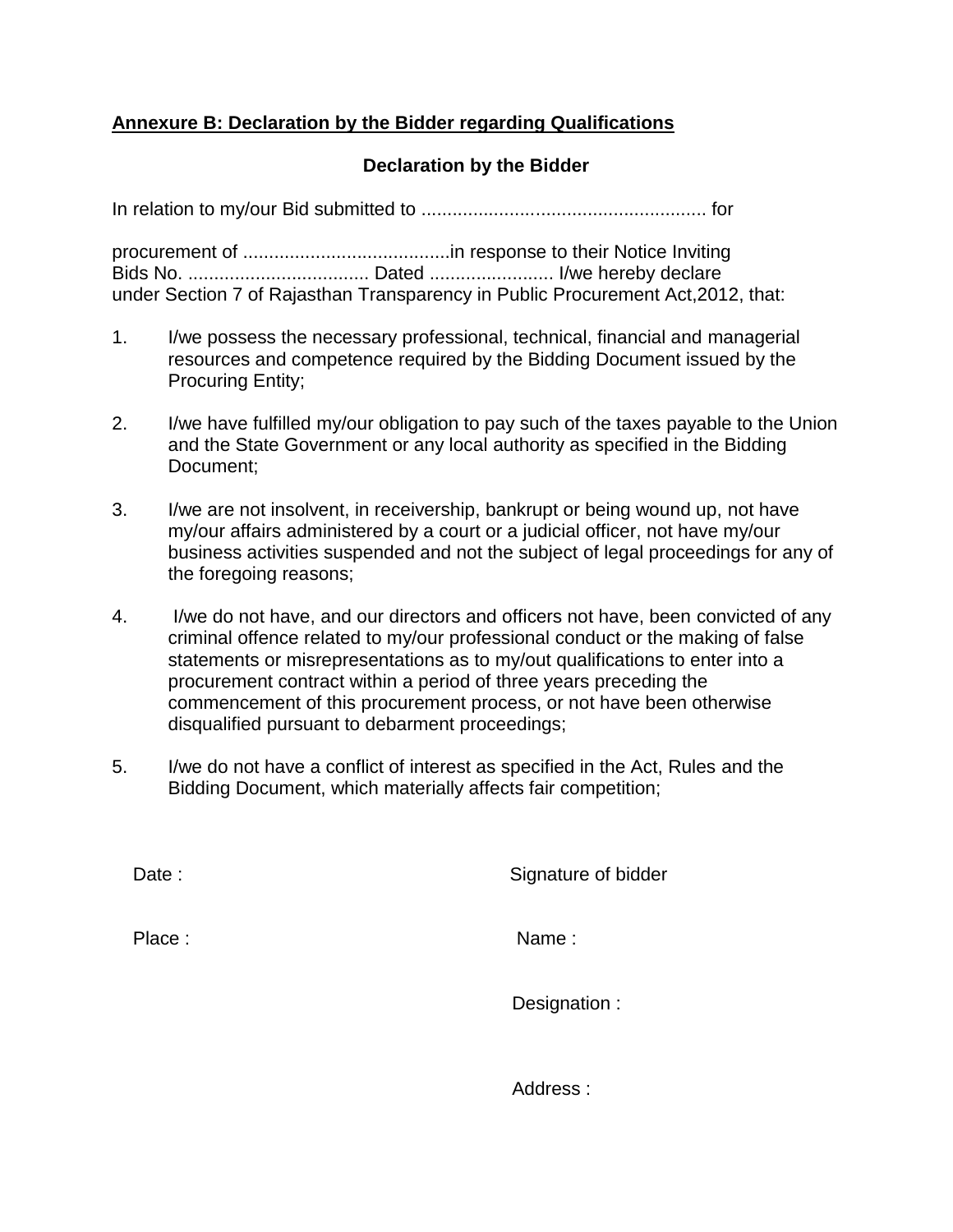#### **Annexure C: Grievance Redressal during Procurement Process**

The designation and address of the First Appellate Authority is ----------------The designation and address of the Second Appellate Authority is -----------

#### 1. **Filling an appeal**

If any Bidder or prospective bidder is aggrieved that any decision, action or omission of the Procuring Entity is in contravention to the provisions of the Act or the Rules or the Guidelines issued there under, he may file an appeal to First Appellate Authority, as specified in the Bidding Document within a period of ten days from the date of such decision or action, omission, as the case may be, clearly giving the specific ground or grounds on which he feels aggrieved :Provided that after the declaration of a Bidder as successful the appeal may be filed only by a Bidder who has participated in procurement proceedings:

Provided further that in case a Procuring Entity evaluates theTechnical Bids before the opening of the Financial Bids, an appeal related to the matter of Financial Bids may be filed only by a Bidder whose Technical Bid is found to be acceptable.

- 2. The officer to whom an appeal is filed under para (1) shall deal with the appeal as expeditiously as possible and shall endeavour to dispose it of within thirty days from the date of the appeal.
- 3. If the officer designated under para (1) fails to dispose of the appeal filed within the period specified in para (2), or if the Bidder or prospective bidder or the Procuring Entity is aggrieved by the order passed by the First Appellate Authority, the Bidder or prospective bidder or the Procuring Entity, as the case may be, may file a second appeal to Second Appellate Authority specified in the Bidding Document in this behalf within fifteen days from the expiry of the period specified in para (2) or of the date of receipt of the order passed by the First Appellate Authority, as the case may be.

#### 4. **Appeal not to lie in certain cases**

No appeal shall lie against any decision of the Procuring Entity relating to the following matters, namely:-

- (a) determination of need of procurement;
- (b) provisions limiting participation of Bidders in the Bid process;
- (c) the decision of whether or not to enter into negotiations;
- (d) cancellation of a procurement process;
- (e) applicability of the provisions of confidentiality.

#### 5. **Form of Appeal**

- (a) **An appeal und**er para (1) or (3) above shall be in the annexed Form along with as many copies as there are respondents in the appeal.
- (b) Every appeal shall be accompanied by an order appealed against, if any, affidavit verifying the facts stated in the appeal and proof of payment of fee.
- (c) Every appeal may be presented to First Appellate Authority or Second Appellate Authority, as the case may be, in person or through registered post or authorised representative.

#### 6. **Fee for filing appeal**

(a) Fee for first appeal shall be rupees two thousand five hundred and for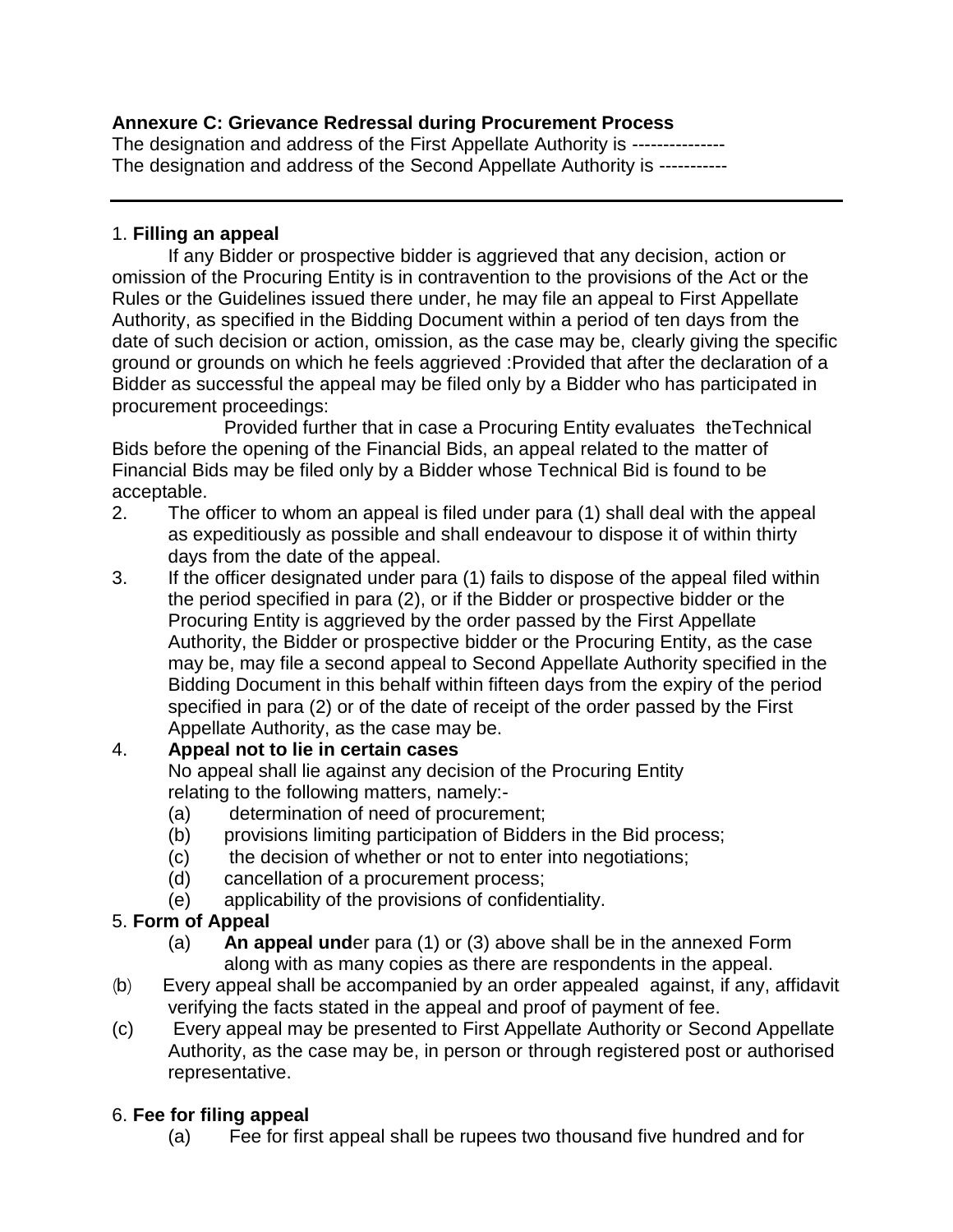second appeal shall be rupees ten thousand, which shall be nonrefundable.

(b) The fee shall be paid in the form of bank demand draft or banker's cheque of a Scheduled Bank in India payable in the name of Appellate Authority concerned.

#### 7. **Procedure for disposal of Appeal**

- (a) The First Appellate Authority or Second Appellate Authority, as the case may be, upon filing of appeal, shall issue notice accompanied by copy of appeal, affidavit and documents, if any, to the respondents and fix date of hearing.
- (b) On the date fixed for hearing, the First Appellate Authority or Second Appellate Authority, as the case may be, shall,-
- (i) hear all the parties to appeal present before him; and
- (ii) peruse or inspect documents, relevant records or copies thereof relating to the matter.
- (c) After hearing the parties, perusal or inspection of documents and relevant records or copies thereof relating to the matter, the Appellate Authority concerned shall pass an order in writing and provide the copy of order to the parties to appeal free of cost.
- (d) The order passed under sub-clause(c) above shall also be placed on the State Public Procurement Portal.

#### **Annexure D: Additional Conditions of Contract**

#### 1. **Correction of arithmetical errors**

Provided that a Financial Bid is substantially responsive, the Procuring Entity will correct arithmetical errors during evaluation of Financial Bids on the following basis:

- i. if there is a discrepancy between the unit price and the total price that is obtained by multiplying the unit price and quantity, the unit price shall prevail and the total price shall be corrected, unless in the opinion of the Procuring Entity there is an obvious misplacement of the decimal point in the unit price, in which case the total price as quoted shall govern and the unit price shall be corrected;
- ii. if there is an error in a total corresponding to the addition or subtraction of subtotals, the subtotals shall prevail and the total shall be corrected; and
- iii. if there is a discrepancy between words and figures, the amount in words shall prevail, unless the amount expressed in words is related to an arithmetic error, in which case the amount in figures shall prevail subject to (i) and (ii) above.

If the Bidder that submitted the lowest evaluated Bid does not accept the correction of errors, its Bid shall be disqualified and its Bid Security shall be forfeited or its Bid Securing Declaration shall be executed.

#### 2. **Procuring Entity's Right to Vary Quantities**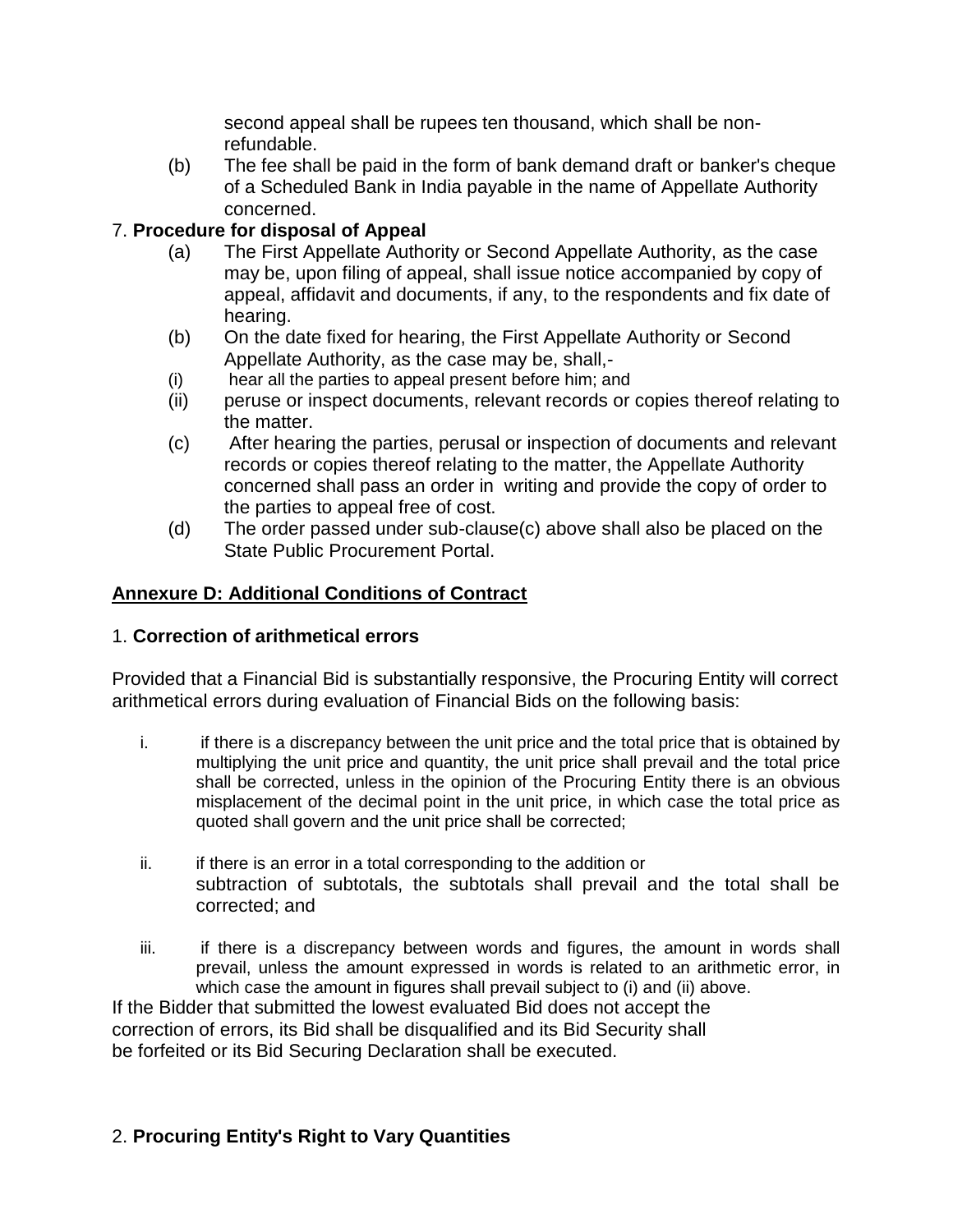- (i) At the time of award of contract, the quantity of Goods, works or services originally specified in the Bidding Document may be increased or decreased by a specified percentage, but such increase or decrease shall not exceed twenty percent, of the quantity specified in the Bidding Document. It shall be without any change in the unit prices or other terms and conditions of the Bid and conditions of contract.
- (ii) If the Procuring Entity does not procure any subject matter of procurement or procures less than the quantity specified in the Bidding Document due to change in circumstances, the Bidder shall not be entitled for any claim or compensation except otherwise provided in the Conditions of Contract.
- (iii) In case of procurement of Goods or services, additional quantity may be procured by placing a repeat order on the rates and conditions of the original order. However, the additional quantity shall not be more than 25% of the value of Goods of the original contract and shall be within one month from the date of expiry of last supply. If the Supplier fails to do so, the Procuring Entity shall be free to arrange for the balance supply for by limited Bidding or otherwise and the extra cost incurred shall be recovered

from the Supplier.

#### 3. **Dividing quantities among more than one Bidder at the time of award**

#### **(In case of procurement of Goods)**

As a general rule all the quantities of the subject matter of procurement shall be procured from the Bidder, whose Bid is accepted. However, when it is considered that the quantity of the subject matter of procurement to be procured is very large and it may not be in the capacity of the Bidder, whose Bid is accepted, to deliver the entire quantity or when it is considered that the subject matter of procurement to be procured is of

critical and vital nature, in such cases, the quantity may be divided between the Bidder, whose Bid is accepted and the second lowest Bidder or even more Bidders in that order, in a fair, transparent and equitable manner at the rates of the Bidder, whose Bid is accepted.